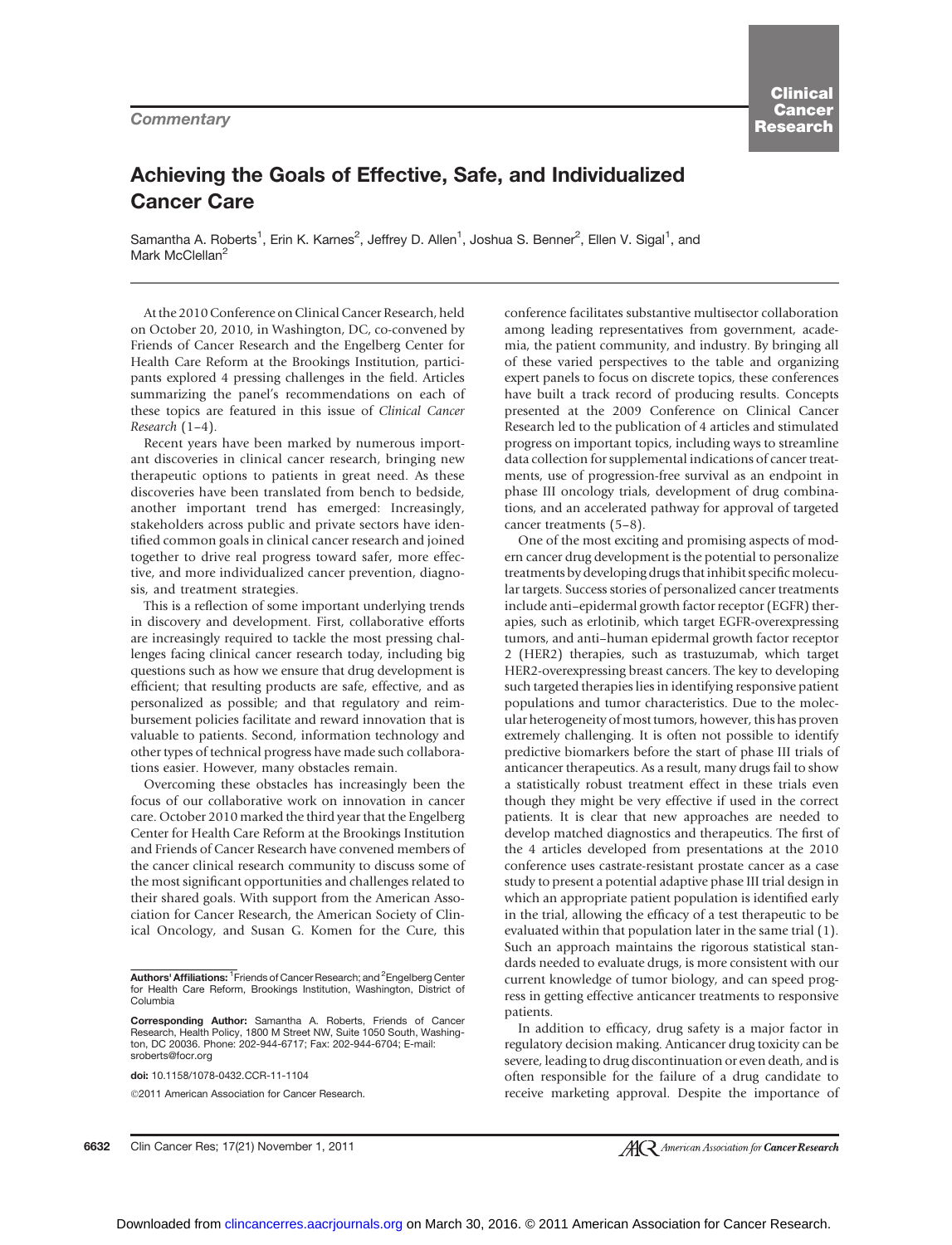safety information in drug development, current methods of preclinical toxicity testing are outdated and rely heavily on animal models that are often not predictive of adverse events in humans. The incorporation of modern systems biology technologies, such as genomics and proteomics, into drug safety testing could greatly improve our evaluation of new drug candidates. Such an approach could enable an understanding of the biology of adverse events, identify biomarkers predictive of specific adverse events, and potentially identify the patients most at risk for an adverse event. The second article presents 2 case studies that demonstrate the potential of systems biology approaches in toxicity testing (2). Integration of these modern techniques into drug safety testing could greatly improve the efficiency and accuracy of drug development.

As treatments for cancer become more effective and patients are living longer, the issue of pain in cancer becomes an increasingly important topic. Cancer-related pain is a frequently reported symptom that can have a significant and long-lasting impact on quality of life. This pain can result from the cancer itself or from the cancer treatment. Although pain is widely recognized as a significant issue in cancer, integrating pain metrics into clinical and regulatory decision making is challenging due in part to the subjective nature of pain. Furthermore, there is a high level of uncertainty regarding what kind of pain-related data the U.S. Food and Drug Administration (FDA) would find sufficient to contribute to labeling or approval decisions, making many sponsors reluctant to incorporate pain measurements into drug development programs. As a result, few clinical trials include pain palliation or pain prevention as either a primary or secondary endpoint. The third article explores the feasibility of developing objective standards for pain measurement and identifies the need to develop new tools to measure pain (3). Several methodologic challenges need to be addressed in the form of an FDA guidance to facilitate the measurement of pain in oncology clinical trials. Including such measurements and incorporating the resulting information into drug labels would greatly benefit the cancer community, as patients could live not only longer, but happier and more productive lives.

Approval and labeling of new cancer drugs by the FDA relies upon safety and efficacy data from population-based

#### **References**

- 1. Scher HI, Fuld Nasso S, Rubin EH, Simon R. Adaptive clinical trial designs for simultaneous testing of matched diagnostics and therapeutics. Clin Cancer Res 2011;17:6634–40.
- 2. Turteltaub KW, Davis MA, Burns-Naas LA, Lawton MP, Clark AM, Reynolds JA. Identification and elucidation of the biology of adverse events: the challenges of safety assessment and translational medicine. Clin Cancer Res 2011;17:6641–5.
- 3. Cleeland CS, O'Mara A, Zagari M, Baas C. Integrating pain metrics into oncology clinical trials. Clin Cancer Res 2011;17:6646–50.
- 4. Ambrose LF, Freedman J, Buetow K, Friend S, Schilsky RL. Using patient-initiated study participation in the development of evidence for personalized cancer therapy. Clin Cancer Res 2011;17:6651–7.

trials. However, data suggest that an average of only 1 in 4 patients receiving an approved cancer drug regimen significantly benefit, whereas the remainder of patients experience little to no benefit and may experience potentially toxic side effects. Although this clearly points to a need for a better understanding of factors associated with treatment response, generating timely and actionable evidence of this sort through prospective clinical trials can be difficult. The fourth and final article uses a case study in non– small cell lung cancer to examine the feasibility of directly engaging patients to participate in a proposed prospective study of molecular determinants of treatment response (4). With a focus on previously marketed drugs, the goal of such a study would be to inform labeling changes and clinical

practice such that cancer patients receive treatments that are more personalized and therefore more likely to result in

benefit rather than harm. Each of these articles marks an early but significant step toward resolving real barriers to more effective, safe, and individualized cancer care. More importantly, as a collection, they illustrate the potential for innovation and collaboration within the cancer community and give reason for optimism that these goals can be achieved. To date, the ideas presented have been conceived of and refined by groups of collaborating stakeholders, with the benefit of input from other stakeholders as part of the annual conference. In order for these ideas to continue to come to fruition in a meaningful and practical way, more steps to resolve barriers will be required. In turn, these efforts will require collaboration reflecting active engagement of stakeholders, ranging from patients and consumers to scientists and regulatory officials. We hope to keep working together to make that happen.

#### Disclosure of Potential Conflicts of Interest

No potential conflicts of interest were disclosed.

#### Acknowledgments

The authors gratefully acknowledge the drafting support provided by Ed Walters of the Engelberg Center for Health Care Reform at The Brookings Institution.

Received May 6, 2011; revised July 5, 2011; accepted August 24, 2011; published online November 1, 2011.

- 5. Abrams J, Erwin R, Fyfe G, Schilsky RL. Data submission standards and evidence requirements. Oncologist 2010;15: 488–91.
- 6. Amit O, Bushnell W, Dodd L, Roach N, Sargent D. Blinded independent central review of the progression-free survival endpoint. Oncologist 2010;15:492–5.
- 7. Clark A, Ellis M, Erlichman C, Lutzker S, Zwiebel J. Development of rational drug combinations with investigational targeted agents. Oncologist 2010;15:496–9.
- 8. McClellan M, Benner J, Schilsky R, Epstein D, Woosley R, Friend S, et al. An accelerated pathway for targeted cancer treatments. Nat Rev Drug Discov 2011;10:79–80.